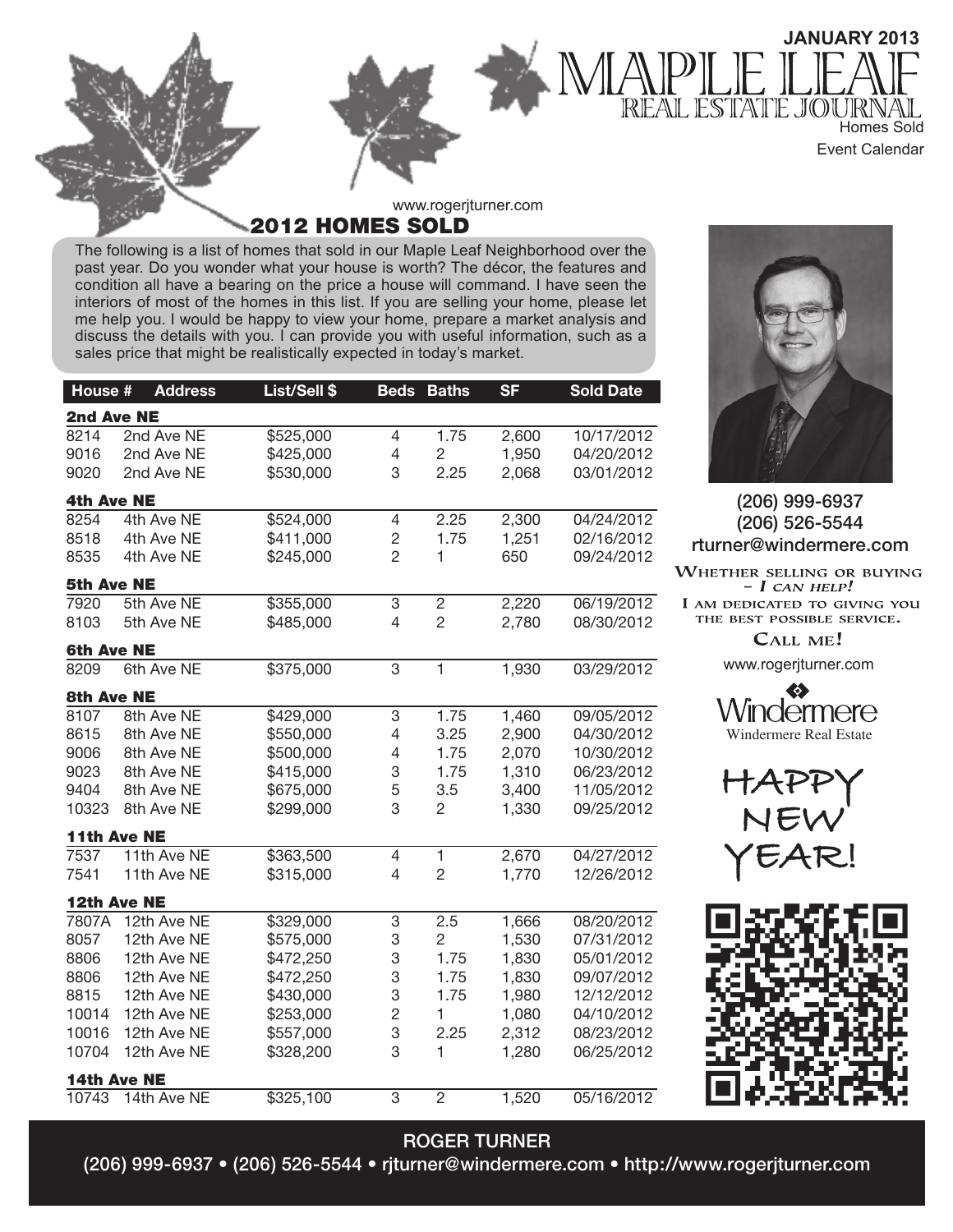## SEATTLE BOAT SHOW, INDOORS + AFLOAT JAN. 25 - FEB. 3, 2013

The Seattle Boat Show, Indoors + Afloat, is the West Coast's Largest Boat Show featuring more than 1,000 recreational watercraft, seminars and the latest accessories indoors at CenturyLink Field, plus afloat on South Lake Union.

A free shuttle runs every day between CenturyLink Field and South Lake Union every 30 minutes. Already making plans to attend? Book your overnight stay at one of three official hotels of the Show and earn discounted rates.

#### **HOURS**

CenturyLink Field: Monday - Thursday: 11AM - 8PM Fridays: 11AM - 9PM Saturdays: 10AM - 8PM Sundays: 10AM - 6PM\*

#### *South Lake Union:*

WEEKDAYS: 11AM - 5PM WEEKENDS: 10AM - 5PM\*

## NORTHWEST FLOWER AND GARDEN SHOW February 20 - 24

The Northwest Flower & Garden Show has been heralding the start of spring since 1989, as gardening enthusiasts from around the Northwest flock to this annual celebration, held in the beautiful Washington State Convention Center for five magical days.

Your gardening desires will blossom when you gaze at the spectacular Show Gardens, created by the most respected garden designers and landscapers of the region. Our six acres of show gardens are brimming with ideas that will get your garden projects blossoming. No matter your style or needs, you'll find inspiration for outdoor living, edible gardening, sustainability, and more.

If you're looking for something to jazz up a small urban space, our colorful Container Show, Floral Competition, Funky Junk and 'Living it Up' features will show you how to blend art with functionality.

|                   | <b>House # Address</b> | <b>List/Sell \$</b> | <b>Beds</b>                                | <b>Baths</b>   | <b>SF</b>  | <b>Sold Date</b> |
|-------------------|------------------------|---------------------|--------------------------------------------|----------------|------------|------------------|
| 15th Ave NE       |                        |                     |                                            |                |            |                  |
| 8057              | 15th Ave NE            | \$343,000           | $\overline{3}$                             |                | 2,350      | 01/27/2012       |
| 8204              | 15th Ave NE            | \$620,000           | 4                                          | $\overline{c}$ | 3,050      | 04/30/2012       |
| 8508              | 15th Ave NE            | \$421,500           | $\overline{4}$                             | $\overline{2}$ | 1,950      | 10/26/2012       |
| 9106              | 15th Ave NE            | \$445,000           | 3                                          | 1.75           | 1,540      | 05/01/2012       |
|                   |                        |                     | 5                                          |                |            |                  |
| 9802              | 15th Ave NE            | \$436,500           |                                            | 2.5            | 3,120      | 03/16/2012       |
| 16th Ave NE       |                        |                     |                                            |                |            |                  |
| 8505              | 16th Ave NE            | \$395,000           | 3                                          | 1.5            | 1,640      | 04/25/2012       |
|                   |                        |                     |                                            |                |            |                  |
| 17th Ave NE       |                        |                     |                                            |                |            |                  |
| 8814              | 17th Ave NE            | \$366,500           | 4                                          | 1.75           | 1,488      | 07/26/2012       |
| 8815              | 17th Ave NE            | \$548,500           | $\ensuremath{\mathsf{3}}$                  | 2.5            | 2,470      | 11/16/2012       |
| 9209              | 17th Ave NE            | \$328,500           | 3                                          |                | 1,028      | 04/22/2012       |
| 9508              | 17th Ave NE            | \$495,000           | 4                                          | 1.75           | 2,400      | 06/20/2012       |
| 9809              | 17th Ave NE            | \$326,000           | 3                                          |                | 1,540      | 04/21/2012       |
|                   |                        |                     |                                            |                |            |                  |
| 10637             | 17th Ave NE            | \$288,500           | $\overline{2}$                             |                | 1,740      | 04/24/2012       |
| 17th PINE         |                        |                     |                                            |                |            |                  |
|                   |                        |                     |                                            |                |            |                  |
| 8525              | 17th PINE              | \$505,000           | $\overline{4}$                             | $\overline{2}$ | 1,790      | 03/09/2012       |
| 20th Ave NE       |                        |                     |                                            |                |            |                  |
|                   |                        |                     |                                            |                |            |                  |
| 8927              | 20th Ave NE            | \$339,000           | $\overline{3}$                             | 1.75           | 1,070      | 10/01/2012       |
| 9006              | 20th Ave NE            | \$309,900           | 3                                          | $\overline{2}$ | 1,360      | 11/28/2012       |
| 9019              | 20th Ave NE            | \$310,000           | 3                                          | 1.75           | 2,360      | 08/07/2012       |
| 9145              | 20th Ave NE            | \$450,000           | 4                                          | 2.5            | 2,340      | 10/31/2012       |
| 9408              | 20th Ave NE            | \$610,000           | 3                                          | 2.5            | 2,840      | 01/10/2012       |
|                   |                        |                     |                                            |                |            |                  |
| NE 77th St        |                        |                     |                                            |                |            |                  |
| 621               | NE 77th St             | \$625,000           | $\overline{4}$                             | 2.5            | 3,200      | 12/06/2012       |
|                   |                        |                     |                                            |                |            |                  |
| <b>NE 78th St</b> |                        |                     |                                            |                |            |                  |
| $\overline{511}$  | NE 78th St             | \$418,000           | $\overline{2}$                             | 1.75           | 2,660      | 12/10/2012       |
|                   |                        |                     |                                            |                |            |                  |
| <b>NE 80th St</b> |                        |                     |                                            |                |            |                  |
| 532               | NE 80th St             | \$360,000           | $\overline{2}$                             |                | 1,670      | 12/13/2012       |
| 842               | NE 80th St             | \$249,990           | $\overline{c}$                             | 1.5            | 1,320      | 07/11/2012       |
| 1302              | NE 80th St             | \$529,500           | 5                                          | 2.75           | 2,840      | 05/21/2012       |
|                   |                        |                     |                                            |                |            |                  |
| NE 82nd St        |                        |                     |                                            |                |            |                  |
| 509               | NE 82nd St             | \$517,000           | $\overline{5}$                             | 4              | 2,580      | 03/27/2012       |
| 1109              | NE 82nd St             | \$525,000           | 3                                          |                |            |                  |
|                   |                        |                     |                                            |                | 1.75 1,640 | 11/13/2012       |
| NE 83rd St        |                        |                     |                                            |                |            |                  |
| 515               | NE 83rd St             | \$579,000           | 4                                          | 3.5            | 2,190      | 08/07/2012       |
| 812               | NE 83rd St             | \$552,000           | 3                                          | 2.25           | 3,090      | 03/15/2012       |
|                   |                        |                     |                                            |                |            |                  |
| 828               | NE 83rd St             | \$475,000           | 5                                          | 2.75           | 2,400      | 09/07/2012       |
| 839               | NE 83rd St             | \$465,000           | 3                                          | 1.5            | 2,070      | 08/17/2012       |
|                   |                        |                     |                                            |                |            |                  |
| NE 85th St        |                        |                     |                                            |                |            |                  |
| $\overline{109}$  | NE 85th St             | \$350,000           | $\overline{2}$                             |                | 1,920      | 08/07/2012       |
| 120               | NE 85th St             | \$363,000           | 3                                          | 1.75           | 2,040      | 04/10/2012       |
| 801               | NE 85th St             | \$354,500           | 4                                          | 1.75           | 2,020      | 08/28/2012       |
|                   |                        |                     |                                            |                |            |                  |
| NE 86th St        |                        |                     |                                            |                |            |                  |
| 527               | NE 86th St             | \$306,000           |                                            | 1.75           | 1,300      | 03/23/2012       |
| 540               | NE 86th St             | \$530,600           | 3                                          | 1.75           | 2,080      | 07/17/2012       |
| 830               | NE 86th St             | \$240,000           | $\ensuremath{\mathsf{3}}$                  | 2              | 1,520      | 03/15/2012       |
| 1401              | NE 86th St #Lot 6      | \$330,000           | $\overline{c}$                             |                |            | 07/31/2012       |
| 1401              | NE 86th St #Lot 7      | \$325,000           | $\ensuremath{\mathsf{3}}$                  |                |            | 08/14/2012       |
| 1401              | NE 86th St #Lot 8      | \$327,000           |                                            |                |            | 08/11/2012       |
|                   |                        |                     | $\begin{array}{c} 2 \\ 2 \\ 1 \end{array}$ |                |            |                  |
| 1401              | NE 86th St #Lot 9      | \$332,000           |                                            |                |            | 08/15/2012       |
| 1423              | NE 86th St #Lot 5      | \$250,000           |                                            |                | 742        | 12/10/2012       |
| 1427              | NE 86th St #Lot 1      | \$315,500           | $\overline{\mathbf{c}}$                    |                | 939        | 08/06/2012       |
| 1429              | NE 86th St #Lot 2      | \$315,000           | $\overline{c}$                             | 2              |            | 03/02/2012       |
| 1431              | NE 86th St #Lot 3      | \$295,000           | $\sqrt{2}$                                 |                |            | 05/08/2012       |
| 1712              | NE 86th St             | \$380,350           | $\ensuremath{\mathsf{3}}$                  | 2              | 1,760      | 09/20/2012       |
| 1717              | NE 86th St             | \$220,000           | $\overline{c}$                             |                | 720        | 09/12/2012       |
|                   |                        |                     | $\overline{c}$                             |                |            |                  |
| 1719              | NE 86th St             | \$213,500           |                                            |                |            | 03/02/2012       |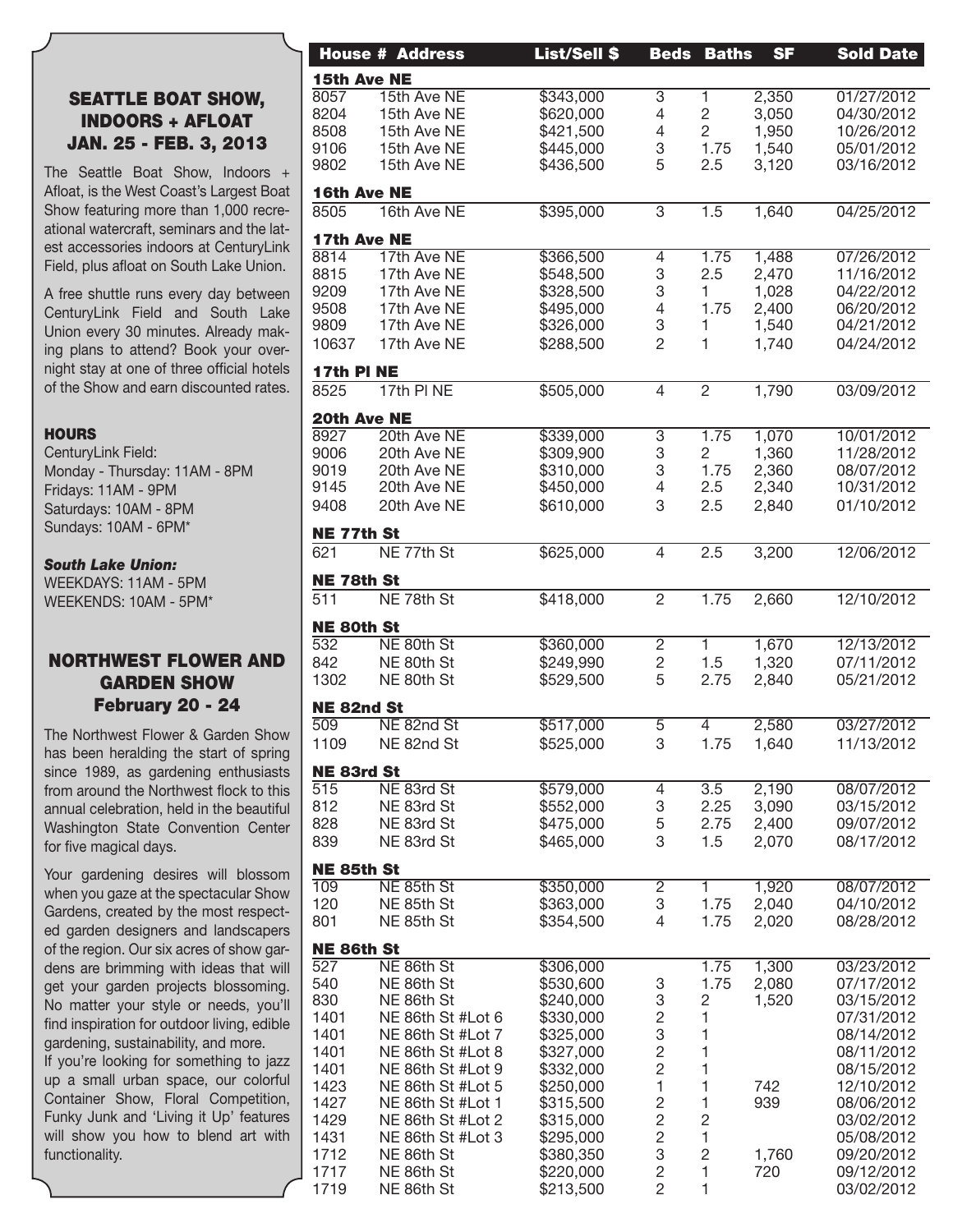|                   | <b>House # Address</b> | <b>List/Sell \$</b> |                           | <b>Beds Baths</b> | <b>SF</b> | <b>Sold Date</b> |
|-------------------|------------------------|---------------------|---------------------------|-------------------|-----------|------------------|
| <b>NE 88th St</b> |                        |                     |                           |                   |           |                  |
| 324               | NE 88th St             | \$620,000           | $\overline{5}$            | $\overline{3}$    | 2,390     | 09/17/2012       |
| 1018              | NE 88th St             | \$677,500           | $\overline{4}$            | 3                 | 3,480     | 06/13/2012       |
| 1045              | NE 88th St             | \$725,000           | $\overline{4}$            | 2.25              | 4,080     | 08/01/2012       |
| 1205              | NE 88th St             | \$1,000,000         | 9                         | 6.75              | 6,180     | 09/17/2012       |
| 1248              | NE 88th St             | \$755,000           | $\overline{4}$            | 2.75              | 3,420     | 10/12/2012       |
| NE 89th St        |                        |                     |                           |                   |           |                  |
| 218               | NE 89th St             | \$505,000           | 4                         | 2.75              | 3,020     | 01/23/2012       |
| 333               | NE 89th St             | \$390,000           | 3                         | 1.75              | 2,390     | 04/21/2012       |
| 340               | NE 89th St             | \$279,000           | $\mathbf{1}$              | 1                 | 1,120     | 08/02/2012       |
| 1536              | NE 89th St.            | \$425,000           |                           |                   | 2,640     | 05/14/2012       |
| 1727              | NE 89th St             | \$225,000           | $\mathbf{1}$              | -1                | 980       | 06/20/2012       |
| <b>NE 90th St</b> |                        |                     |                           |                   |           |                  |
| 225               | NE 90th St             | \$680,000           | 4                         | 2.5               | 3,684     | 02/08/2012       |
| 529               | NE 90th St             | \$410,000           | 3                         | 1.5               | 2,210     | 04/02/2012       |
| 835               | NE 90th St             | \$384,000           | $\overline{4}$            | 2.25              | 2,400     | 08/22/2012       |
| 1711              | NE 90th St             | \$435,000           | $\overline{4}$            | 3.5               | 2,290     | 06/08/2012       |
| <b>NE 91st St</b> |                        |                     |                           |                   |           |                  |
| 547               | NE 91st St             | \$415,300           | $\overline{3}$            | $\overline{2}$    | 1,550     | 08/06/2012       |
| 817               | NE 91st St             | \$449,950           | $\overline{4}$            | $\mathbf{1}$      | 1,960     | 06/15/2012       |
| 1550              | NE 91st St             | \$429,888           | 3                         | 2.5               | 2,420     | 01/11/2012       |
| NE 92nd St        |                        |                     |                           |                   |           |                  |
| 515               | NE 92nd St             | \$481,000           | 3                         | $\overline{2}$    | 2,200     | 04/30/2012       |
| 532               | NE 92nd St             | \$355,852           | $\ensuremath{\mathsf{3}}$ | 2.5               | 1,930     | 09/10/2012       |
| 818               | NE 92nd St             | \$338,000           | $\sqrt{2}$                | $\mathbf{1}$      | 1,200     | 12/14/2012       |
| 1049              | NE 92nd St             | \$389,000           | 3                         | 2.25              | 1,010     | 01/30/2012       |
| 1239              | NE 92nd St             | \$575,000           | $\overline{4}$            | 2.75              | 2,750     | 08/09/2012       |
| 1723              | NE 92nd St             | \$267,020           | $\overline{2}$            | 1                 | 1,100     | 02/22/2012       |
| NE 94th St        |                        |                     |                           |                   |           |                  |
| 222               | NE 94th St             | \$406,000           | 4                         | $\overline{2}$    | 1,852     | 12/11/2012       |
| 520               | NE 94th St             | \$470,000           | 4                         | 2.25              | 2,300     | 10/05/2012       |
| 1235              | NE 94th St             | \$535,100           | $\overline{4}$            | 1.75              | 2,360     | 03/28/2012       |
| NE 95th St        |                        |                     |                           |                   |           |                  |
| 521               | NE 95th St             | \$330,000           | $\overline{2}$            |                   | 1,180     | 06/05/2012       |
| 1015              | NE 95th St             | \$450,000           | 3                         | 1.75              | 1,660     | 07/20/2012       |
| 1048              | NE 95th St             | \$482,500           | 3                         | 1.75              | 1,970     | 04/02/2012       |
| 1521              | NE 95th St             | \$483,000           | 5                         | 3.5               | 26,820    | 10/01/2012       |
| 1533              | NE 95th St             | \$435,000           | 4                         | 2.5               | 2,830     | 08/17/2012       |
| <b>NE 96th St</b> |                        |                     |                           |                   |           |                  |
| 1025              | NE 96th St             | \$263,000           | $\overline{c}$            |                   | 770       | 12/04/2012       |
| 1210              | NE 96th St             | \$300,000           | $\mathbf{2}$              | 1.75              | 1,420     | 04/17/2012       |
| 1219              | NE 96th St             | \$408,888           | $\sqrt{2}$                | 1.5               | 1,980     | 04/30/2012       |
| 1701              | NE 96th St             | \$367,700           | 3                         | 1.75              | 1,100     | 09/29/2012       |
| 2021              | NE 96th St             | \$378,000           | 5                         | 3                 | 2,100     | 06/07/2012       |
| 518               | NE 96th PI             | \$399,000           | 3                         | 1.75              | 1,940     | 03/09/2012       |
| NE 97th St        |                        |                     |                           |                   |           |                  |
| 540               | NE 97th St             | \$444,950           | 3                         | 1.75              | 1,440     | 11/09/2012       |
| 845               | NE 97th St             | \$418,000           | 3                         | 1.75              | 1,700     | 06/16/2012       |
| 851               | NE 97th St             | \$300,000           | 3                         | 1.75              | 1,900     | 06/18/2012       |
| 1039              | NE 97th St             | \$240,000           | 3                         | 1.75              | 2,060     | 04/23/2012       |
| 1039              | NE 97th St             | \$499,950           | 4                         | $\overline{2}$    | 2,060     | 11/13/2012       |
| 1228              | NE 97th St             | \$276,000           | $\mathbf{2}$              | $\mathbf{1}$      | 1,220     | 07/29/2012       |
|                   |                        |                     |                           |                   |           |                  |
| 1715              | NE 97th St             | \$215,500           | 3                         | 1.75              | 1,760     | 05/09/2012       |
| 2011              | NE 97th St             | \$375,000           | $\overline{4}$            | $\overline{2}$    | 1,480     | 08/15/2012       |

Happy New Year!

## Seattle Home Show February 16 – 24, 2013

### CenturyLink Field Event Center

The Seattle Home Show is the Northwest's largest consumer home show with everything for the home – indoors and out – at two annual shows in downtown Seattle at CenturyLink Field Event Center. The Spring and Fall shows present hundreds of exhibits including builders, remodelers, the latest appliances and fixtures, decorating, landscaping…everything from floor to ceiling and beyond. Attendees also enjoy special features including seminars and wine tasting.

Join us at the 2013 Love 'em or Leave 'em Valentine's Day Dash 5K. Held at Green Lake Park in Seattle on Saturday, February 9th and in Golden Gate Park in San Francisco on Sunday, February 10th, the event offers runners everywhere the opportunity to actively celebrate the Valentine's Day holiday in two amazingly fun cities. Run one or run both! 

### Seattle Love 'em or Leave 'em Valentine's Day Dash Saturday Feb. 9th 2013

If there is ever a park in Seattle that provides the running and walking community with the chance to find love, it's Green Lake Park! Join us for this festive Valentine's themed 5K that runs on the city streets surrounding the park. Run as an individual or as part of a two-person team, then celebrate in our finish line festival area that will have free food and drink, exhibitors and more.

Race Day Schedule:

8:00am - Day of Race registration & Packet Pickup area opens 9:10am - Free Kid's Dash starts 9:25am - Day of Race registration area closes 9:30am - 5K Run & Walk starts 10:00am - Post-race Celebration starts

10:30am - Awards Ceremony at the Stage